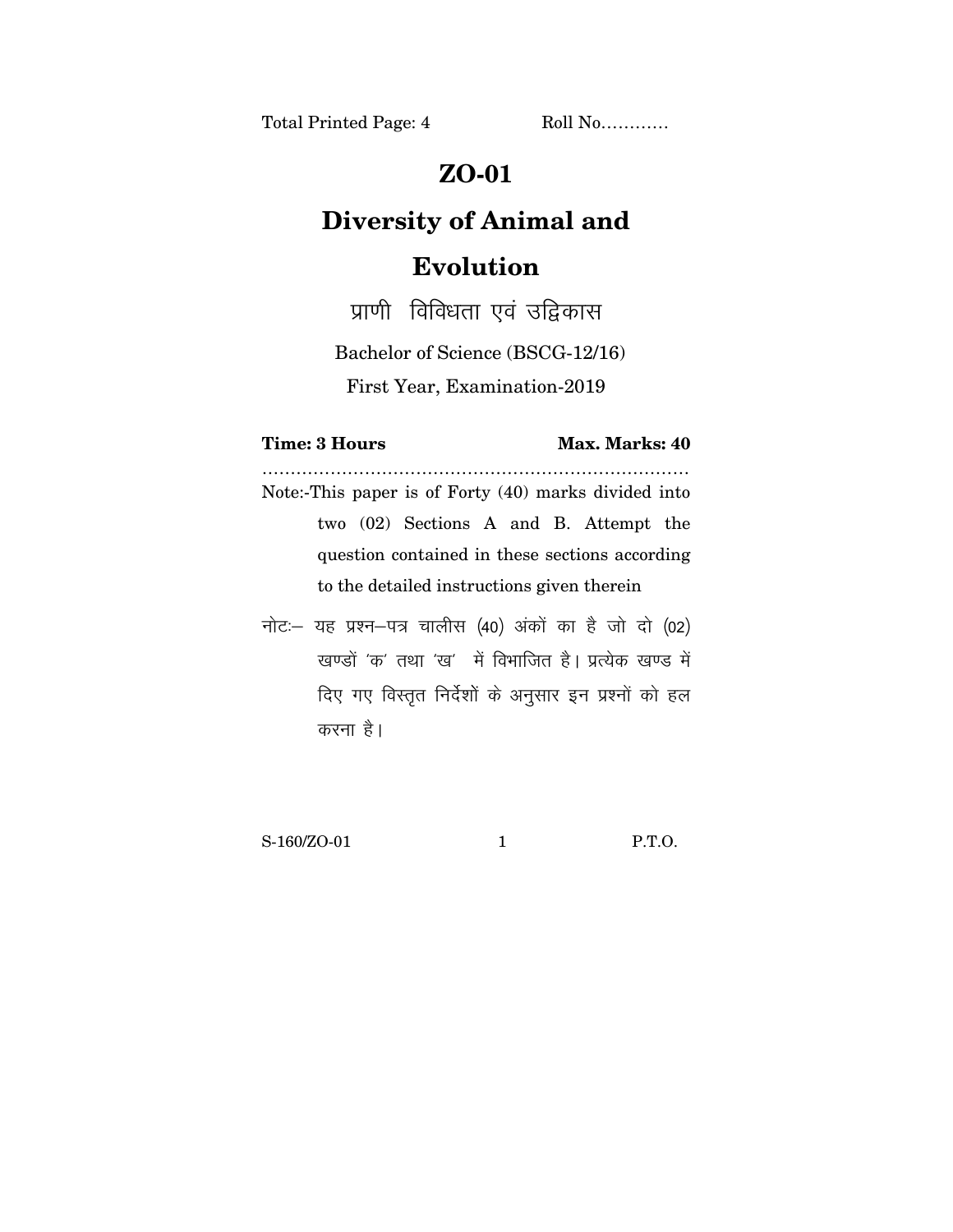## Section-A (खण्ड-क)

(Long Answer Type Question) (दीर्घ उत्तरीय प्रश्न)

- Note:- Section-A contains Three (03) long answertype questions of Ten (10) marks each. Learners are required to answer any Two  $(02)$  questions only.  $(2 \times 10=20)$
- नोट: खण्ड 'क' में तीन (03) दीर्घ उत्तरीय प्रश्न दिये गये हैं। प्रत्येक प्रश्न के लिए दस(10) अंक निर्धारित हैं। शिक्षार्थियों को इनमें से केवल दो (02) प्रश्नों के उत्तर देने हैं।
- 1. What are Fossils? How are fossils studied? Explain types of Fossils. जीवाश्म क्या है? उनका परीक्षण किस प्रकार किया जाता है। विभिन्न प्रकार के जीवाश्मों के बारे में बताइए $?$
- 2. What is natural selection? Differentiate between Lamarkism and Darwinism. प्राकृतिक वरण क्या है? लेमार्कवाद डार्विनवाद के बीच में अंतर स्पष्ट कीजिए।

S-160/ZO-01 2 P.T.O.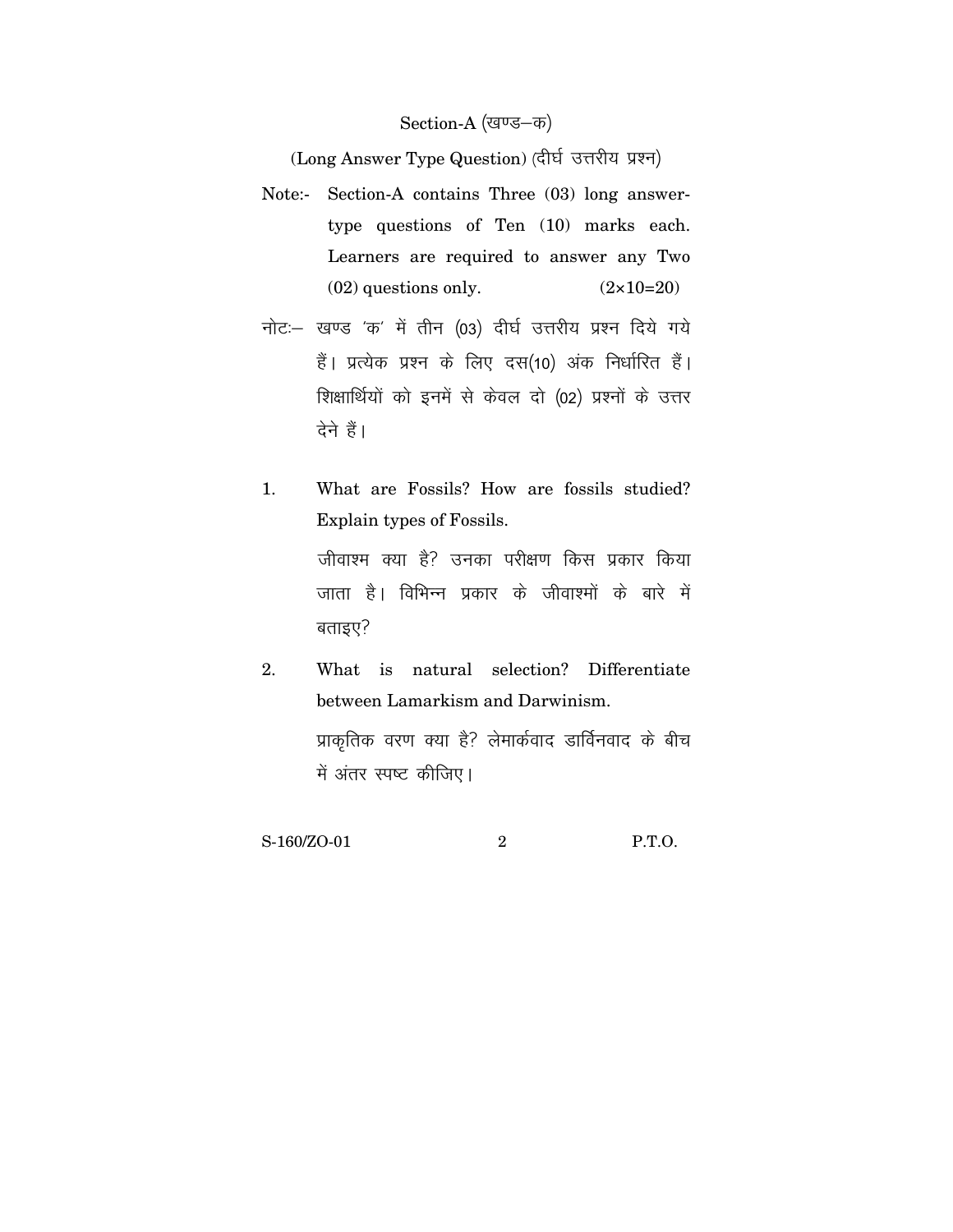3. Explain the classification of Non Chordates. Write some characteristics of main phyla. नान कार्डेट के वर्गीकरण को समझाइये। नानकार्डेट के मुख्य फाइला के विशेषताओं को बताइये। Section-B (खण्ड-ख)

(Short Answer Type Question)(लघुउत्तरीय प्रश्न)

- Note:- Section-B contains six (06) short answer type questions of five (05) marks each. Learners are required to answer any four (04) questions only.  $(5 \times 4=20)$
- नोट: खण्ड 'ख' में छः (06) लघु उत्तरीय प्रश्न दिये गये हैं। प्रत्येक प्रश्न के लिए पाँच (05) अंक निर्धारित हैं। शिक्षार्थियों को इनमें से केवल चार (04) प्रश्नों के उत्तर देने हैं।
- 1. Describe different theories involved in extinction of Dianasours. डाइनासौर के विलुप्तता की विभिन्न थ्योरीयों के बारे में बताइये ।